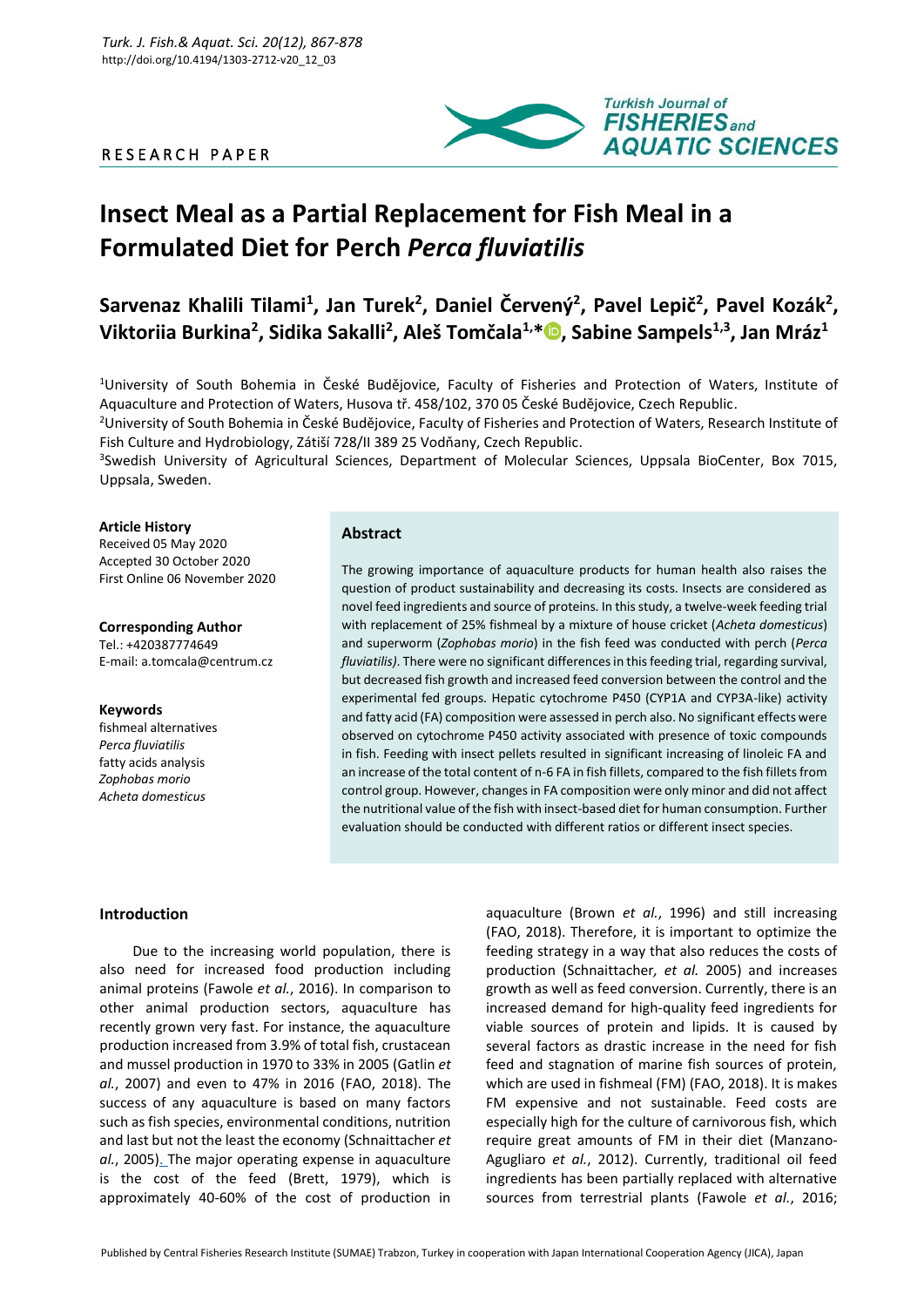Gatlin *et al.*, 2007; Medale *et al.*, 2013; Quartararo *et al.*, 1998[\). In](#page-11-1) addition, various animal protein sources have been considered as a replacement of FM (Bureau *et al.*, 1999; Rawles *et al.*, 2006). More recently, the use of insects as a protein source has been investigated (Henry *et al.*, 2015; Ngoc *et al.*, 2016; Nogales-Merida *et al.*, 2018). Insects represent an attractive alternative to traditional sources of proteins due to their high feed conversion, quick growth, and their potential to feed on bio-waste (Collavo, 2005), which makes its production highly sustainable and cost-effective. In addition, they are a rich source of amino acids, lipids, vitamins and minerals (Finke, 2015; Nogales-Merida *et al.*, 2018; van Huis, 2013). Since some insect species are consumed as part of the natural diet of fish (Howe, 2014), they might be an appropriate for partial replacement for FM. The amount of protein varies between 50-82% in different insect species, which reflects their good nutritional value (Nogales-Merida *et al.*, 2018; Rumpold & Schluter, 2013[\).](#page-11-2)

When choosing alternative feed components, including proteins, it is highly important to consider the needs of the fish species for which the feed is intended. In deciding which proteins and raw products are the most appropriate as feed ingredients for each species, priority must be given to the metabolic demands of the fish species. Factors, such as survival, growth and feed conversion need to be determined before a new feed component can be then considered adequate (Brown*, et al.* 1996[\).](#page-10-0)

Eurasian perch *Perca fluviatilis* is considered to be a popular game fish. However, there is generally little information regarding the feeding and dietary requirements of perch. Due to the absence of specific commercial feeds for perch on the market, formulated commercial diets for salmonids are used for perch (Brown*, et al.* 1996[\).](#page-10-0)

Eurasian perch is a carnivorous species with a high protein requirement. During their juvenile stage they consume mostly insects before starting fish based diet in the wild (Riddick, 2013). Therefore, fish feed containing insects is a promising candidate for partial FM replacement for perch. For instance, insects like black soldier fly *Hermetica illucens* (Bondari & Sheppard, 1981), common housefly maggot *Musca domestica*  (Ossey, 2012) , mealworm *Tenebrio molitor* (Ng *et al.*, 2001) and grasshopper *Locusta migratoria* (Johri, 2010) showed to be as sustainable alternatives to conventional animal proteins in fish nutrition, however, house cricket *Acheta domesticus* and superworm *Zophobas moria* insects have received less attention (Nogales-Merida *et al.*, 2018[\). C](#page-11-3)ricket and superworm have great potential for future use, since they are frequently cultivated and successfully used for pet nutrition (Finke, 2002; Nogales-Merida *et al.*, 2018; Taufek *et al.*, 2016). Furthermore, biomass production from insects is already established (Finke, 2002, 2015).

It should also be considered that insect biomass may contain potent bioactive compounds, which could be taken up by insects during growth via soil and water (Nogales-Merida *et al.*, 2018). Therefore, it is important to examine potency of novel fish feed to affect the activity of fish metabolizing enzymes. Cytochrome P450 (CYP) enzymes are essential in the metabolism and clearance of endogenous compounds and xenobiotics including medicine compounds and feed components. CYP1A and CYP3A-like are well recognized biomarkers of presence of foreign compounds, which might be introduced thought the new diet (Burkina *et al.*, 2018; Mraz *et al.*, 2010). It was shown that inclusion of sesame in rainbow trout diet induced CYP1A activity (Trattner *et al.*, 2008).

From a human nutritional point of view, a high content of long-chain n-3 fatty acids in fish are desired. Strong links between fish and seafood consumption and positive health effects, specially with a decreased risk of coronary heart and cardiovascular diseases, decreased inflammatory diseases, such as arthritis, and prevention of cancer have been earlier demonstrated (Lund, 2013; Russo, 2009; Simopoulos, 2002).

In the present study, a partial replacement of FM in perch diet was performed with using of whole insects composite. A mixture of house cricket *Acheta domesticus* and superworm *Zophobas morio* was used. Totally, one-quarter of FM was replaced by insects. Since FM comprises 40% of dry mass in control, the ¼ FM replacement by insects corresponds to 10% of the dry matter content, 5% per each insect species. The effects of experimental diet on perch survival, growth, feed conversion and the hepatosomatic index (HSI) as indicators for the well-being of the fish were assessed. Further, we studied fish hepatic CYP1A and CYP3A-like catalytic activity to investigate whether a new diet can modulate their activity. In addition, fatty acid (FA) composition, as an indicator of the nutritional value of fish for human consumption, was evaluated.

#### **Materials and Methods**

#### **Chemicals and Fish Feed Ingredients**

All chemical used were analytical grade with 99- 95% purity and purchased from Sigma-Aldrich (Czech Republic). The ingredients of fish feed were a FM (protein (70-72%), fat (max. 12%), water (max. 10%), salt (max. 4.5%), ash (10-16%), antioxidants (min 150 ppm ethoxyquin) ; Hanstholm Prime (FF Skagen), Denmark), wheat meal (Vesco, Veselí nad Lužnicí, Czech Republic), wheat gluten (Starch factory in Krnov – Krnovská škrobárna, Czech Republic), *Achaeta domestica* and *Zophobas moria* (local producer Vladimír Šefl, Bušanovice), salmon oil (Vfcux, Bioceval, Cuxhaven, Germany), Bolifor (Bioferm CZ, s. r.o., Brno, Czech Republic), and mineral mixtures (each 1,000 g of mineral premix of control diet: 162 mg Fe; 7 mg Cu; 52 mg Mn; 1 mg Se; 88 mg Zn; 10 g K and insect containing diet: 129 mg Fe; 7 mg Cu; 49 mg Mn; 1 mg Se; 91 mg Zn; 8 g K).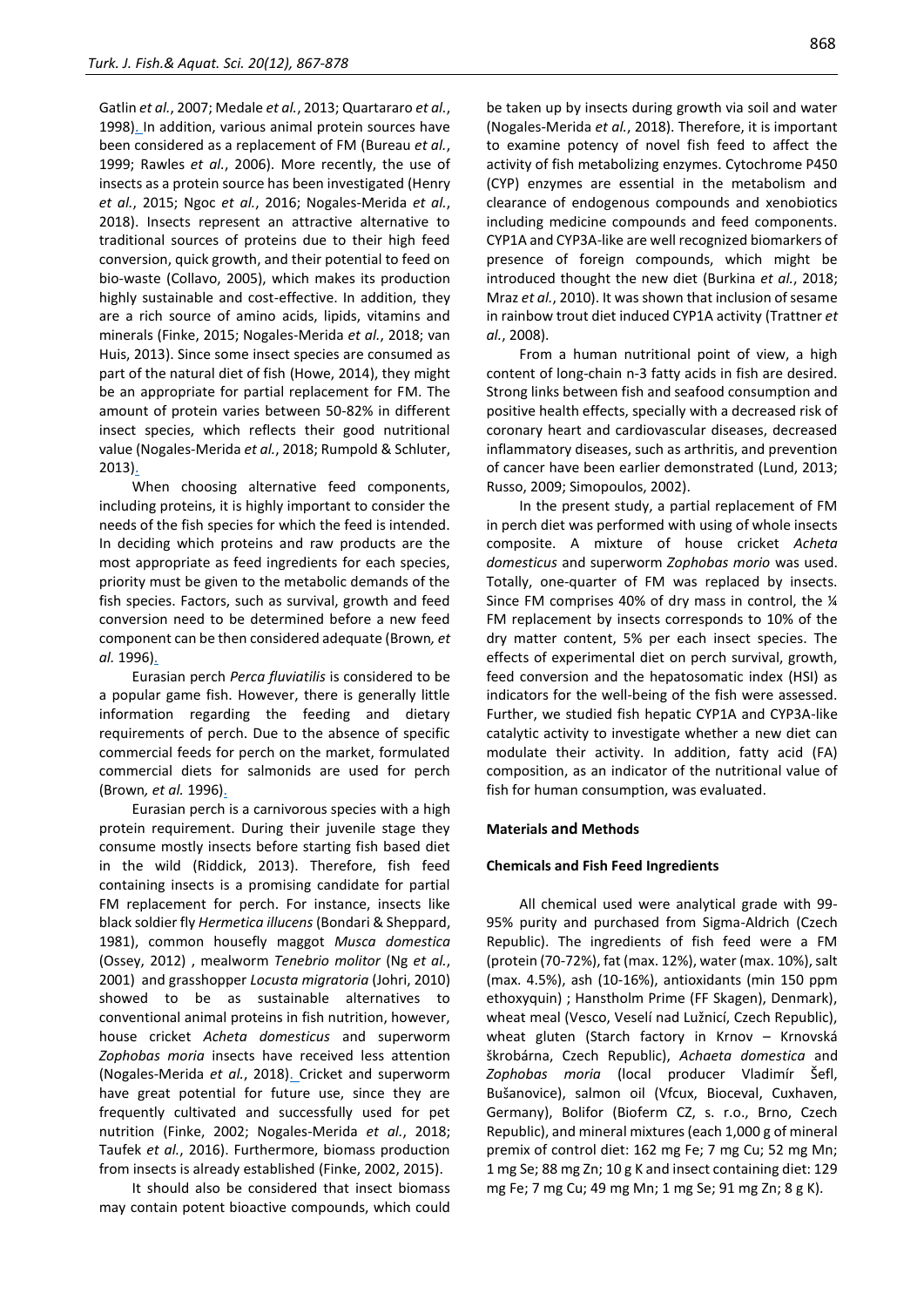#### **Fish, Feeding Trial and Experimental Design**

Two isoenergetic and isoproteinic diets were formulated to provide both the protein and lipid requirements of the perch (for details see Table 1 and 2). The control diet (CONT) was based on FM only, and in the experimental diet (INS), 25% of the original amount of FM was replaced with superworm and house cricket meals (10% in total feed dry mass - 5% of each species). Insects were freeze-dried in liquid nitrogen and delivered to the feed production company (EXOT HOBBY s.r.o., Černá v Pošumaví) where the insects were milled and then processed into pelleted feed. From the fat content, 9% and 8.5% came from salmon oil made from fish by-products in the CONT and INS, respectively, while the rest originated from the other ingredients including the FM and insects. Threonine and methionine were added to both feeds to adjust for an adequate amino acid composition.

The feeding experiment was started after two weeks of fish acclimatization to the recirculation system and feeding conditions. Twelve-weeks feeding experiment was performed in a recirculation system at the experimental facility of the Faculty of Fisheries and Protection of Waters in Vodňany. Fish were handled according to national and institutional guidelines for the protection of human and animal welfare (facility unit is licensed No. 53100/2013-MZE-17214 according to the Czech National Directive Act No. 246/1992 Coll., on the Protection of Animals Against Cruelty).

A total of 1440 perch were randomly divided into two groups of 720 juveniles each (CONT and INS groups) and assigned to a dietary treatment with three replicates. In each replicate, 240 fish (mean weight of  $23.1 \pm 0.6$  g) were held in 600 L round fibreglass tanks. The fish were fed continuously by an automatic feeder with a daily feed rate of 1.5% of the total weight of the stock. During the experiment, water parameters were checked twice a day (temp.  $19.5 \pm 0.1$  °C, dissolved oxygen  $9.2 \pm 0.6$  mg/L).

#### **Fish Sampling and Growth Performance**

The body weight and total length were recorded 5 times during the experiment at the beginning and then at a three-week interval using a total of 300 fish at each time point (150 per treatment, CONT and INS groups). Finally, the total fish stock of each tank was weighed at the end of the experiment after a 24h starvation period. Survival was determined by observing the number of dead fish during the trial. Based on the measurements, the feed conversion ratio (FCR), specific growth rate (SGR), condition factor (CF), survival rate (SR) and hepatosomatic index (HSI) were calculated as follows:

**Table 1.** Ingredients composition in the two types of fish feed pellets

| Feed ingredients          | <b>CONT</b> | <b>INS</b>            |
|---------------------------|-------------|-----------------------|
|                           |             |                       |
| Fishmeal <sup>a</sup>     | 39          | 29                    |
| Wheat meal b              | 27          | 24                    |
| Wheat gluten <sup>c</sup> | 20          | 22                    |
| Insects                   | ٠           | 10 (5% A.d., 5% Z.m.) |
| Salmon oil <sup>d</sup>   | 9           | 8.5                   |
| <b>Bolifore</b>           | 0.4         |                       |
| Brewer's yeast f          | 3           | 3                     |
| Premix Vit                | 0.35        | 0.35                  |
| Limestone                 | 0.3         | 0.75                  |

CONT - control feed; INS - feed 10% house cricket (*A.d.*) and superworm (*Z.m.*). Data are present as percentage of from total ingredients mass. Information from the producer (EXOT HOBBY s.r.o., Černá v Pošumaví), analyses by Státní veterinární ústav Praha, Testing laboratory No. 1176 and AGRO-LA, spol.s.r.o, Středisko laboratory (n=3).

<sup>a</sup> Hanstholm Prime (FF Skagen), Denmark; Protein 70-72%, Fat max 12%, Water max 10%, Salt max 4.5%, Ash 10-16%, Antioxidant min 150 ppm ethoxyquin. <sup>b</sup> Vesco, Veselí nad Lužnicí, Czech Republic. <sup>c</sup> Krnovská škrobárna, Czech Republic. <sup>d</sup> Vfcux, Bioceval, Cuxhaven, Germany. <sup>e</sup> Brewer's yeast, Mráz Agro CZ, s.r.o., Blatná, Czech Republic. <sup>f</sup> Bolifor, Bioferm CZ, s. r.o., Brno, Czech Republic.

| Table 2. Proximate composition of pellets |  |  |
|-------------------------------------------|--|--|
|-------------------------------------------|--|--|

| Feed ingredients              | <b>CONT</b> | <b>INS</b> |
|-------------------------------|-------------|------------|
| Crude protein                 | 52.2        | 47.2       |
| Fat                           | 18.4        | 17.9       |
| Crude fibre                   | 2.45        | 3.21       |
| Ash                           | 7.07        | 7.09       |
| Mineral mixtures <sup>a</sup> | 2.2         | 3.53       |

CONT - control feed; INS - feed 10% house cricket and superworm. Data present as percentage of dry matter.

<sup>a</sup> Each 1 000 g of mineral premix of CONT diet contained: 162 mg Fe; 7 mg Cu; 52 mg Mn; 1 mg Se; 88 mg Zn; 10 g K and INS diet contained: 129 mg Fe; 7 mg Cu; 49 mg Mn; 1 mg Se; 91 mg Zn; 8 g K.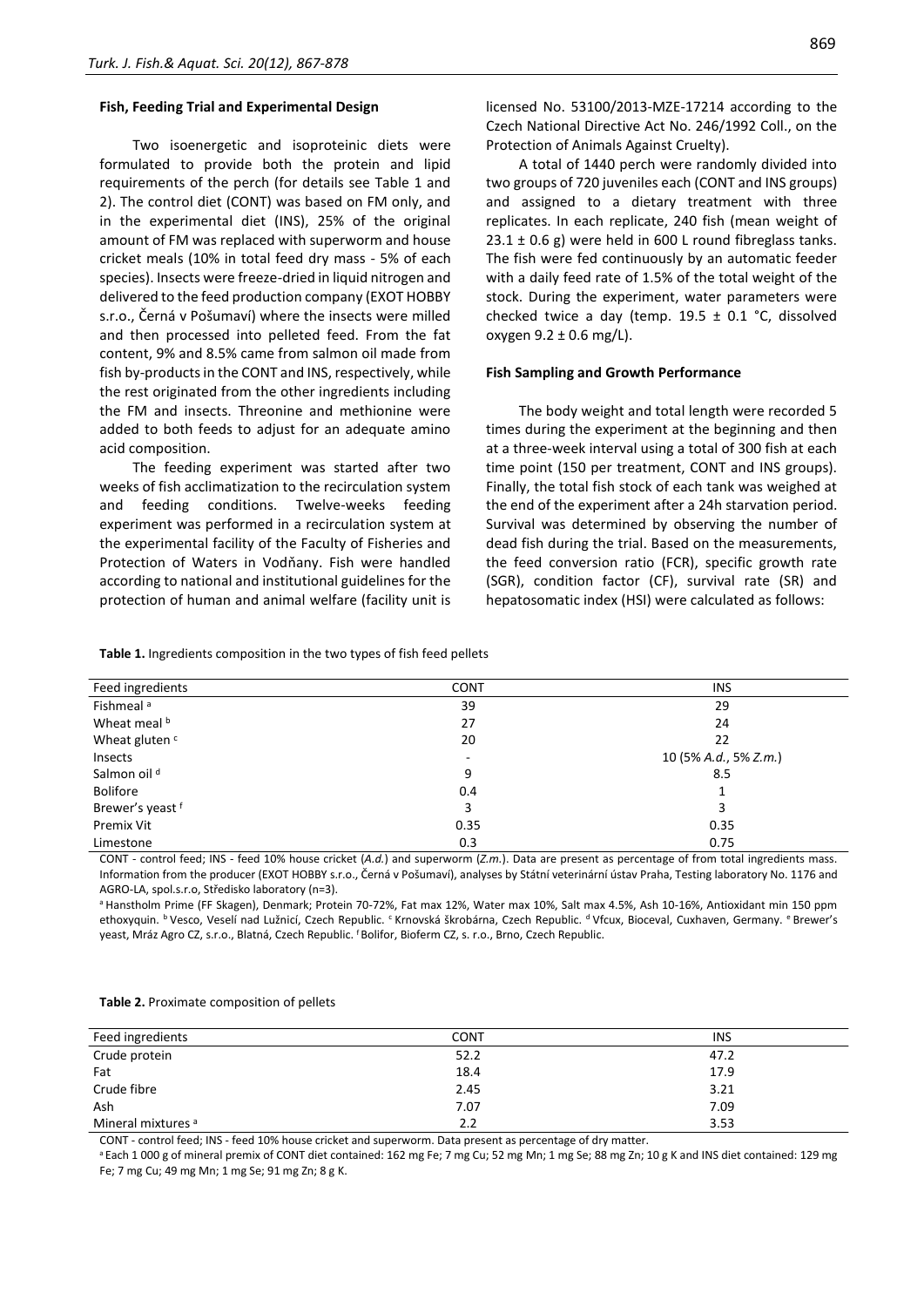$$
FCR = F/(Wt-W0).
$$
  
\n
$$
SGR = [( \ln Wt - \ln W0)/t] \times 100\%
$$
  
\n
$$
CF = Wt/T_t^3 \times 100\%
$$
  
\n
$$
SR = [Nt/NO] \times 100\%
$$
  
\n
$$
HSI = (Wl/Tw) \times 100\%
$$

Where Wt = final weight of fish in  $g$ ; W0 = initial weight of fish in g;  $F =$  amount of dry feed fed in g;  $t =$ time (days);  $T_L$  = total length in cm; N0 = initial number of fish; Nt = final number of fish; Wl = weight of liver in g; Tw = total weight in g.

At the beginning and at the end of the experiment, 10 fish from each group (START, CONT and INS) were sacrificed and filleted for analyses of FA content and composition. Fish total weight and liver weight were used for calculating the HSI. Liver samples were immediately frozen in liquid nitrogen and stored at -80 °C for further biochemical assays.

#### **Proximate Composition of Ingredients**

Crude protein, fat, fibre, ash and mineral composition analysis were provided by the State veterinary institute (Státní veterinární ústav Praha), Testing laboratory No. 1176 and AGRO-LA, spol.s.r.o.

## **Amino Acid Composition Analyses**

Amino acid (AA) analyses were performed by AGRO-LA, spol.s.r.o. according to the standard method of commission regulation (EC) No 152 (2009).

#### **Lipid Content and Fatty Acid Composition Analysis**

Only triplicates of particular fish feed pellets for lipid and FA composition were processed, due to pellets homogeneity. Skinless fillets from 10 randomly chose fish originated from START (a group of fish at day 0 from experiment started), CON, and INS fish groups were used for lipid assessment.

The lipid extraction was based on the methods of Hara and Radin (1978). The raw lipid content was quantified gravimetrically. For FA profile analyses, methylation of total lipids was performed according to the methods of Appelqvist (1968). Methylated FA were analysed by gas chromatography (GC) (Trace Ultra FID; Thermo Scientific, Milan, Italy) using a BPX-70 50m fused silica capillary column (id. 0.22 mm, 0.25 μm film thickness, SGE, USA). The peaks were identified by comparing sample retention times to retention times of the standard mixture GLC-68-A (Nu-Chek Prep, Elysian, USA).

## **Microsomal Fraction Preparation and Protein Analysis**

Fish hepatic microsomes were prepared by differential centrifugation (Li *et al.*, 2011). All steps of extraction were carried out on ice. Microsomal fractions were immediately frozen and stored at -80 °C for further analysis. The protein levels were estimated spectrophotometrically as described by Smith *et al.* (1985) using bovine serum albumin as the standard. The microsomes were diluted to obtain a protein concentration of 5 mg.

*Determination of CYP1A and CYP3A-like enzyme activity in fish hepatic microsomes*

The CYP1A and CYP3A-like enzyme activity were determined as ethoxyresorufin O-deethylase (EROD) and 7-benzyloxy-4-trifluoromethyl coumarin Odebenzylase (BFCOD) catalytic activity, respectively. EROD was measured as the rate in the formation of resorufin from 7-ethoxyresorufin (Kennedy & Jones, 1994). The incubation mixtures contained 0.2 mg microsomal protein in an incubation medium of 50 mM potassium phosphate buffer (pH 7.4) with 1.0 mM nicotinamide adenine dinucleotide phosphate (NADPH) and 2 μM of 7-ethoxyresorufin. The catalytic activity of BFCOD was measured as the rate in the formation of 7 hydroxy-4-trifluoromethylcoumarin (HFC) from 7 benzyloxy-4-trifluoromethylcoumarin (BFC) (Burkina *et al.*, 2016). Briefly, the reaction incubations contain 0.2 mg of microsomal protein in an incubation medium of 50 mM potassium phosphate buffer (pH 7.4) with 0.5 mM NADPH and 12.5 μM of BFC. A fluorescence detector (Infinite 200 – Photometer TECAN) was used for detection of resorufin (excitation/emission 544/590 nm) and HFC (excitation/emission 410/538 nm). Enzymatic activities were expressed as pmol of resorufin or HFC formed per minute per mg of microsomal proteins (limits of detection were 2 and 1 pmol/mL for resorufin and HFC, respectively).

#### **Statistical Analysis**

## **T-test**

The statistical analysis was conducted using Statistica CZ 12 software package. The data are expressed as the mean ± standard deviation. The significance levels were considered P < 0.05.

## **Multivariate Statistic Analyses**

The obtained data of FA peak areas, growing parameters, and amino acids were statistically evaluated using ordination methods as follows: for all data - detrended correspondence analysis (DCA); for linear data - principal component analysis (PCA), redundancy analysis (RDA), Monte-Carlo permutation test (unrestricted permutations, n=999) (P<0.05). The data was transformed by using the internal standard peak area of a particular sample followed by recalculation to the ratio of detected FAs and amino acids. For each, the transformed peak areas were calculated in the deconvoluted total cell and peak area. In the canonical analysis (RDA) the growing attributes stood as non-nominal ecological variables and the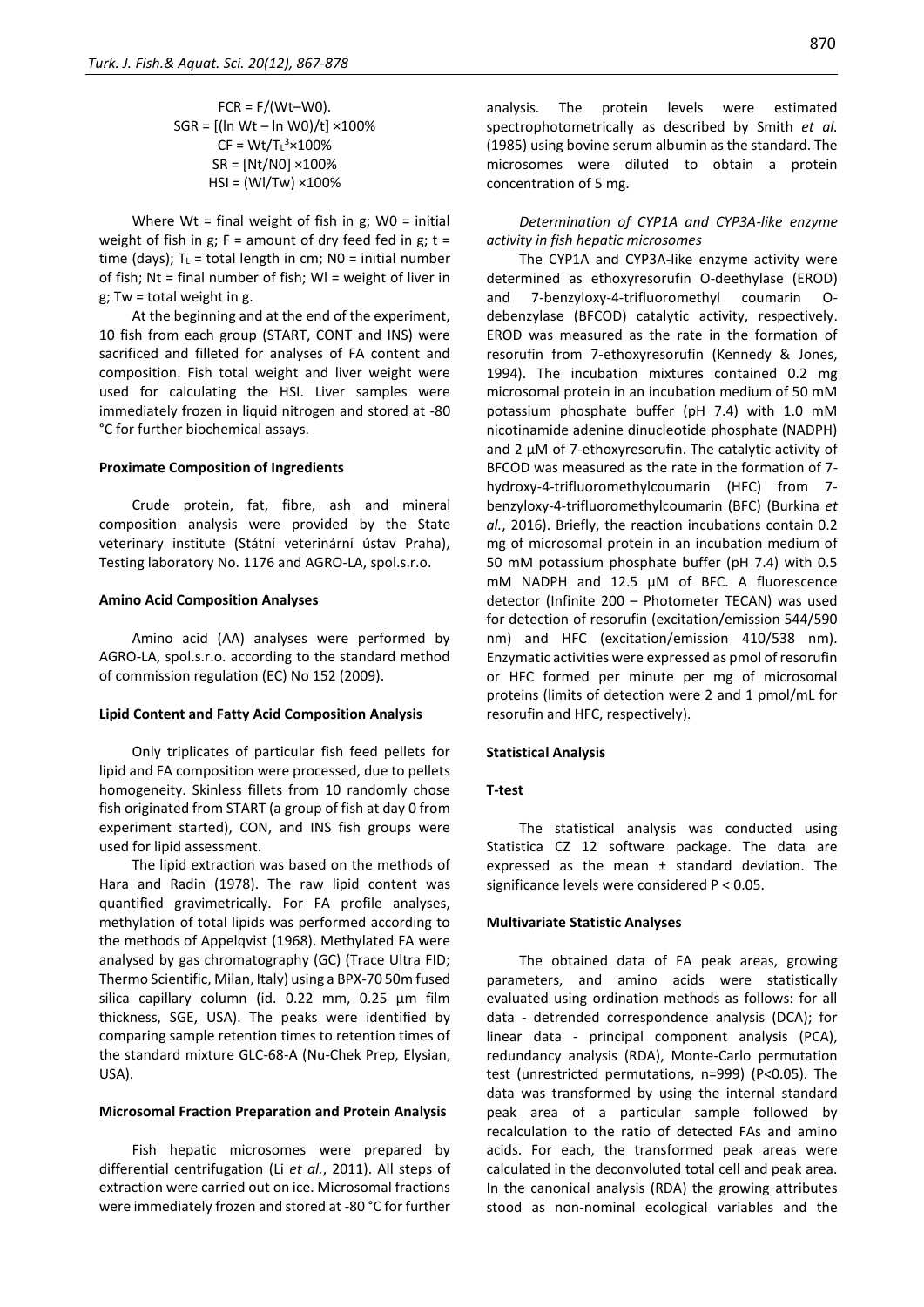experimental feeding group as a categorical predictor. Monte-Carlo permutation test was used for statistical significance determination. Statistic software CANOCO 4.5 (Biometrics, Plant Research International, Wageningen UR, Netherlands) was used for the DCA, PCA, RDA, and Monte-Carlo permutation test analyses.

#### **Results**

## **The Overall Composition of Insects**

The overall nutrient composition of the insects used for experimental fed is given in Table 3 and their FA composition in Table 4. Both insects possess a high proportion of water, which reaching almost three quarters in *A. domestica*. Comparison of these two insects revealed that *Z. morio* has a higher share of dry matter and house cricket has a higher presence of crude proteins. On the other hand, the superworm contains more crude fat.

In the extracted lipids from insects 19 FA in total were identified, form which ten FAs did not reach the 0.5 % threshold. The four dominating FA are present in both insects: palmitic acid (C16:0), stearic acid (C18:0), oleic acid (C18:1 n-9), and linoleic acid (C18:2 n-6).

In our study, the overall data multivariate analyses do not show significant differences between FA composition datasets (P=0.333) between studied insects. However, the t-tests show significant differences among six fatty acids (Table 4). Total polyunsaturated fatty acids (PUFA) were significantly higher and monounsaturated fatty acids (MUFA) were lower in the superworms compared to the house crickets. Total saturated fatty acids (SFA) showed similar contents in both insects. Total n-6 content was significantly higher in superworm compared to house crickets, whereas n-3 content was similar in both insects.

#### **The Overall Feed Composition**

The used feeds (CONT and INS) in this experiment were designed to be isoenergetic. Basic components proportion of pellets dry matter is present in Table 2. The dry matter of control and insect containing pellets consist of 52.2 % and 47.2 % crude protein, 18.4 % and 17.9 % crude fat, and 7% and 7% ash, respectively (Table 2).

Fish pellets AAs proximate composition is presented in Table 5. In total, 18 AAs were detected and

| Table 3. Proximate composition of insects |  |  |
|-------------------------------------------|--|--|
|-------------------------------------------|--|--|

|                        | House cricket | Superworm |  |
|------------------------|---------------|-----------|--|
| Dry matter             | 32.3          | 43.8      |  |
| Water                  | 67.7          | 56.2      |  |
| Total carbohydrate     | 4.1           | 4.7       |  |
| Crude fat              | 4.6           | 18.3      |  |
| Crude protein          | 21.7          | 19        |  |
| Ash                    | 1.9           | 1.8       |  |
| Energy value (kJ/100g) | 606           | 1080      |  |

House cricket (*Acheta domesticus*) and superworm (*Zophobas morio*). Insects were analysed by accredited laboratory (Státní veterinární ústav Praha, Testing laboratory No. 1176). Data are presented as percent of total diet composition (except for energy value).

| Table 4. Fatty acid composition (%, higher than 0.5%) of insects |  |  |  |
|------------------------------------------------------------------|--|--|--|
|------------------------------------------------------------------|--|--|--|

| House cricket                | Superworm               |
|------------------------------|-------------------------|
| $0.68 \pm 0.06^{\text{a}}$   | $1.09 \pm 0.06^b$       |
| $24.1 \pm 0.61$ <sup>a</sup> | $28.4 \pm 0.00^{\rm b}$ |
| $0.48 \pm 0.03$ <sup>a</sup> | $1.52 \pm 0.20^b$       |
| $0.92 \pm 0.08$              | $0.91 \pm 0.06$         |
| $9.78 \pm 0.23$ <sup>a</sup> | $7.86 \pm 0.15^b$       |
| $27.9 \pm 1.17$ <sup>a</sup> | $38.7 \pm 0.29^b$       |
| $0.54 \pm 0.03$              | $0.73 \pm 0.05$         |
| $33.5 \pm 0.12$ <sup>a</sup> | $18.8 \pm 0.17^b$       |
| $1.19 \pm 0.07$              | $1.15 \pm 0.05$         |
| $34.8 \pm 0.91$              | $37.5 \pm 0.12$         |
| $30.1 \pm 1.12$ <sup>a</sup> | $42.2 \pm 0.37^b$       |
| $35.2 \pm 0.21$ <sup>a</sup> | $20.3 \pm 0.25^{\circ}$ |
| $1.17 \pm 0.32$              | $1.15 \pm 0.09$         |
| $33.6 \pm 0.15^{\circ}$      | $18.8 \pm 0.16^b$       |
|                              |                         |

House cricket (*Acheta domesticus*) and superworm (*Zophobas morio*) analysed in duplicate. Data are expressed as a percentage of identified fatty acids (mean ± standard deviation, n=3). Different small letters indicate significant differences between the house cricket and superworm (P≤0.05). SFA – saturated fatty acids, MUFA – monounsaturated fatty acids, PUFA – polyunsaturated fatty acids.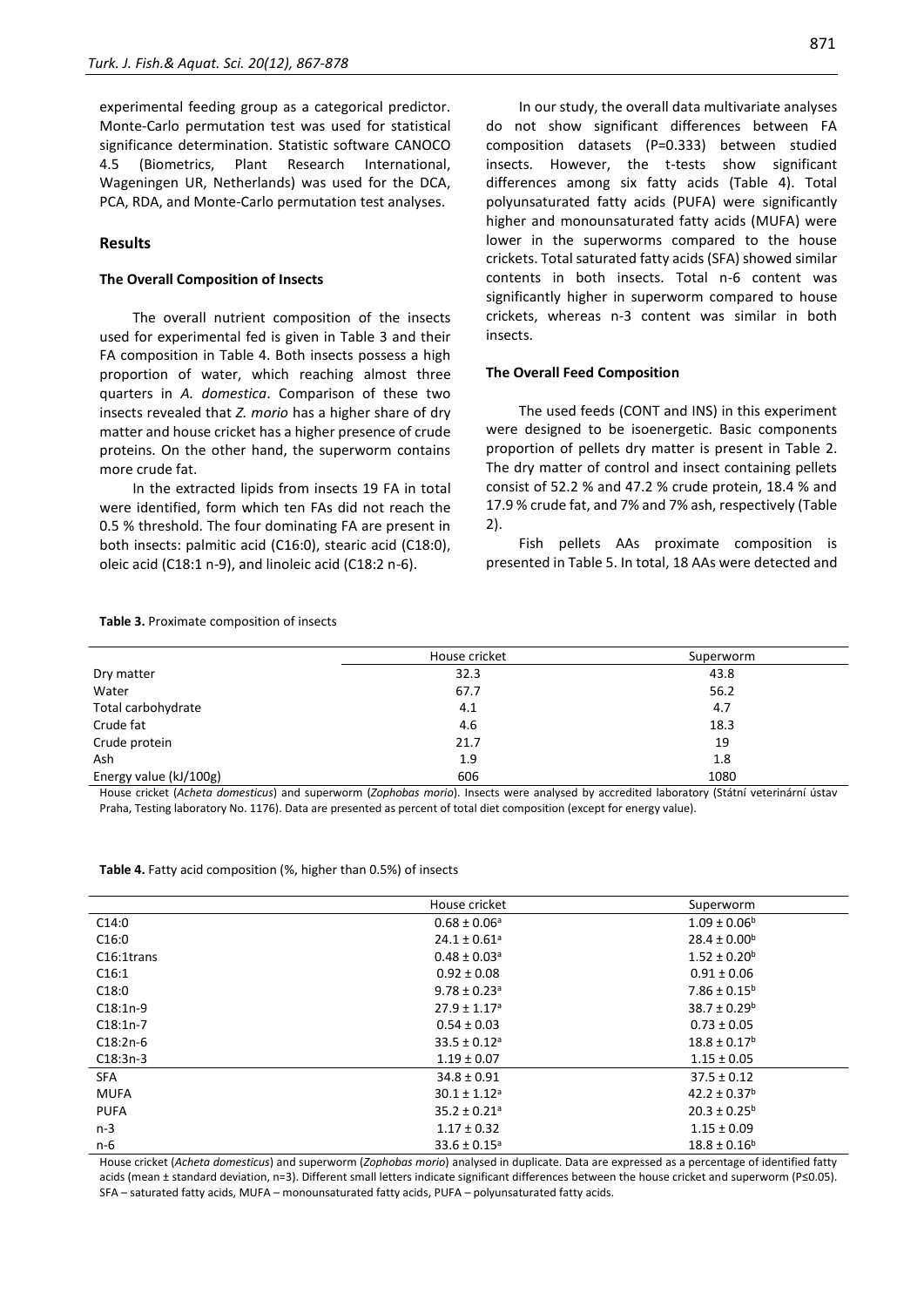4 of them were below 1%. All ten essential AAs were present in both types of feed pellets with a comparable composition (Table 5). The most abundant AA was glutamate, it was slightly higher in the control pellets. No significant differences were observed between AAs in control and insect containing pellets (P=0.338).

CONT and INS containing pellets FA composition is presented in Table 6. A total of 22 FAs were detected and 8 of them were below 0.5%. The most abundant FAs were C18:1 n-9, C18:2 n-6, and C 16:0 in both pellet types. They were constituting together almost 70% of all FAs in pellets. The ratio of n-3 to n-6 FAs is significantly higher in CONT pellets (0.71) in comparison to INS pellets (0.61).

## **Fish Growth Parameters, Survival, Fatty Acid Composition and CYPs Activity**

Survival rate, initial and final weight and length, and the fish performance factors are presented in Table 7. The average weight gain, final weight and SGR of the fish fed by INS pellets were significantly lower, while FCR was significantly higher compared to the CONT group (P≤0.05). The CF and HSI did not significantly differ between groups (T-test).

The fat content and FA profile in the fish fillets from the present study are shown in Table 8. The most abundant FA was C22:6 n-3, followed by C16:0, C18:1 n-9 and C18:2 n-6 with more than 10% of presented FA in fillets from both CONT and INS fish. Partial multivariate statistic analysis of detected FAs and their content did not differ significantly between the samples from CONT and INS fish (P=0.404). Fillet FA content was similar in both feeding groups and did not change throughout the experiment.

Modulation of piscine CYPs activity became a central focus in aquatic risk evaluation. CYPs can be induced or inhibited in the presence of numerous medicines and other environmental contaminants (Burkina *et al.*, 2018). In the current study, fish hepatic CYP1A and CYP3A-like enzymatic activity of INT group remained to be similar to levels of fish from CONT group (P>0.05) (Figure 1).

# **Correlations Between Two Diets and Studied Fish Parameters**

The correlation between two diets and studied biomarkers are presented in Figure 2. The analyses revealed significant differences between the control and insect group (P=0.001). The biplot represents a 2D model of spatial data distribution explaining the 95.5% variability of the dataset in the X-axis and 4.4% in the Yaxis. The position of triangles representing the experimental groups and points to the finding that significant differences are small because position on Xaxis of diagram explaining 95.5% of the dataset variability. The main fish parameters responsible for data segregation are attributes derivate from the differences between initial and final weight of CONT and INS fish. Notice the direction and length of the arrows representing FCR and SGR (Figure 2). FCR have positive correlation with INS group contrary, SGR with CON group.

## **Discussion**

For the first time, we are reporting whether the 25% replacement of FM by insects (of house cricket and superworm in equal mixture) in the fish feed for perch could affected fish survival, growth parameters, HSI, and FA composition and if introduced to fish feed insect ingredient has xenobiotic nature, which causing alteration in perch enzyme activity. Moreover, nutrients proximate composition and FA profile of used insect *Z. morio* and *A. domestica* were characterized. These two insect species were chosen due to their easier and standardised breeding, and for being an excellent source of AA, FA, and vitamins. For instance, from the earlier evaluated insect species only superworms and crickets contained sufficient vitamin A activity for most insectivorous species (Finke, 2015[\).](#page-10-1)

## **The Overall Composition of Insects**

Previous reports of *A. domestica* and *Z.morio* nutritional composition of insect water content is ranged between 63-73% and 57-62%, crude fat 3.3-6% and 14-17.5% for house cricket and superworm respectively (Barker *et al.*, 1998; Finke, 2002, 2015). Insects which were used in present study showed similar nutritional composition ranges to mentioned labours (Table 3.).

The four dominating FA were detected in examined insect both insects (C16:0, C18:0, C18:1 n-9, C18:2 n-6). A very similar result was reported earlier (Finke, 2002, 2015; Leung *et al.*, 2012). However, it should be noted, that generally, the occurrence of FAs in the insect is reflecting FAs composition in the insects feed (Nogales-Merida *et al.*, 2018). Therefore, comparison of insect FA profile in the present study with other reports is not relevant.

## **The Overall Feed Composition**

There are few factors which are crucial for optimization of the fish growth are the ratio of fat and protein in the feed (Brown *et al.*, 1996; Xu *et al.*, 2001), the balance of dietary PUFA and SFA and the ratio of n-3/n-6 FA (Blanchard *et al.*, 2008). The used feeds (CONT and INS) in this experiment were designed to be isoenergetic.

The ratio of protein to fat in both feeds in the present study is similar to the ratio used by previous nutritional studies on *P. fluviatilis* evaluating different fat sources (fish/plants) (Blanchard *et al.*, 2008)(Blanchard*, et al.* 2008) (from nature/ from fish feed) (Jankowska *et al.*, 2010[\). C](#page-11-4)rude fibre as well as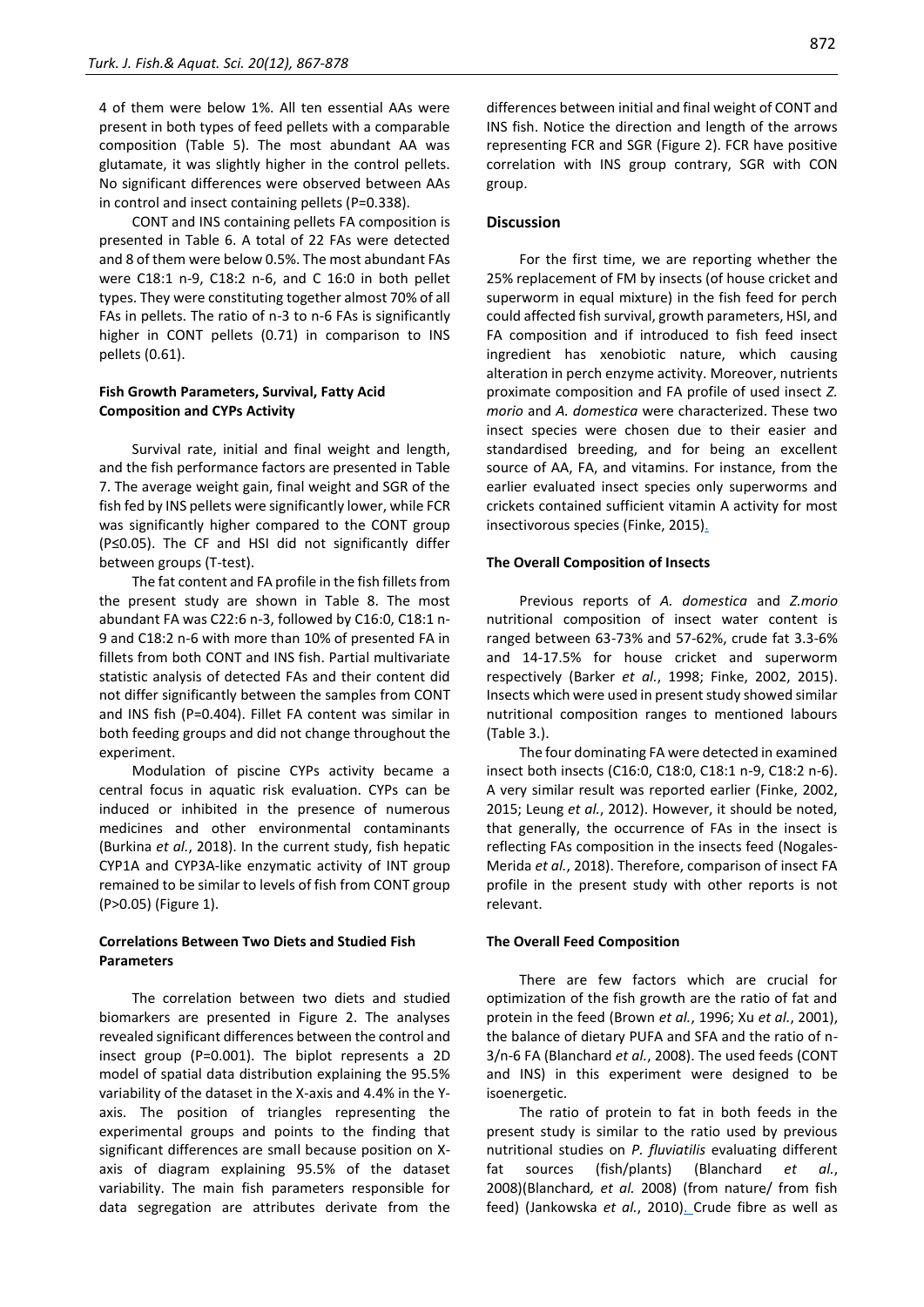#### **Table 5.** Amino acid composition of pellets

|                           | CONT | <b>INS</b> |
|---------------------------|------|------------|
| Essential amino acids     |      |            |
| Histidine                 | 0.77 | 0.75       |
| Isolucine                 | 1.59 | 1.44       |
| Lucine                    | 3.03 | 3.02       |
| Phenylalanine             | 1.69 | 1.61       |
| Valine                    | 1.82 | 1.73       |
| Lysine                    | 2.81 | 3.08       |
| Methionine                | 0.66 | 0.69       |
| Cystine                   | 0.42 | 0.42       |
| Threonine                 | 1.62 | 1.79       |
| Tryptophan                | 0.79 | 0.76       |
| Arginine                  | 1.91 | 1.77       |
| Non-essential amino acids |      |            |
| Aspartate                 | 3.06 | 2.86       |
| Serine                    | 1.97 | 1.79       |
| Glutamate                 | 12.5 | 11.6       |
| Glycine                   | 2.85 | 2.60       |
| Alanine                   | 2.90 | 2.74       |
| Tyrosine                  | 1.28 | 1.24       |
| Proline                   | 3.17 | 3.02       |

CONT - control feed; INS - feed 10% house cricket and superworm. Data are expressed as percentage of dry matter.

|  |  |  | Table 6. Fatty acid composition of pellets (%, higher than 0.5%) |
|--|--|--|------------------------------------------------------------------|
|--|--|--|------------------------------------------------------------------|

|             | <b>CONT</b>                  | <b>INS</b>                   |
|-------------|------------------------------|------------------------------|
| Fat content | $18.4 \pm 0.64$              | $18.0 \pm 0.40$              |
| C14:0       | $2.83 \pm 0.02$ <sup>a</sup> | $2.55 \pm 0.04^b$            |
| C16:0       | $13.2 \pm 0.14^a$            | $14.8 \pm 0.37$ <sup>b</sup> |
| C16:1       | $3.15 \pm 0.03$ <sup>a</sup> | $2.80 \pm 0.02^b$            |
| C18:0       | $2.75 \pm 0.04$ <sup>a</sup> | $3.20 \pm 0.07^{\rm b}$      |
| $C18:1n-9$  | $36.2 \pm 0.27$              | $35.3 \pm 0.28$              |
| $C18:1n-7$  | $3.04 \pm 0.09^{\circ}$      | $2.64 \pm 0.02$ <sup>b</sup> |
| $C18:2n-6$  | $16.6 \pm 0.03$ <sup>a</sup> | $17.0 \pm 0.12^b$            |
| $C18:3n-3$  | $4.94 \pm 0.10^a$            | $4.53 \pm 0.04^b$            |
| $C20:1n-9$  | $2.30 \pm 1.68$              | $3.00 \pm 0.01$              |
| C22:1       | $2.24 \pm 1.15$              | $2.45 \pm 0.01$              |
| $C20:5n-3$  | $3.99 \pm 0.09^{\circ}$      | $3.25 \pm 0.04^b$            |
| C24:1       | $0.56 \pm 0.01^a$            | $0.49 \pm 0.01^b$            |
| $C22:5n-3$  | $1.07 \pm 0.02$              | $1.02 \pm 0.17$              |
| $C22:6n-3$  | $5.77 \pm 0.17$ <sup>a</sup> | $4.73 \pm 0.00^{\text{ b}}$  |
| <b>SFA</b>  | $19.2 \pm 0.29$ <sup>a</sup> | $20.9 \pm 0.37^b$            |
| <b>MUFA</b> | $47.7 \pm 0.15$              | $47.0 \pm 0.32$              |
| <b>PUFA</b> | $33.1 \pm 0.44$              | $32.1 \pm 0.05$              |
| $n-3$       | $16.2 \pm 0.32$ <sup>a</sup> | $13.9 \pm 0.08^{\rm b}$      |
| n-6         | $22.7 \pm 0.29$ <sup>a</sup> | $22.9 \pm 0.13^b$            |
| $n-3/n-6$   | $0.71 \pm 0.01^a$            | $0.61 \pm 0.02^b$            |

CONT - control feed; INS - feed 10% house cricket and superworm. Data are present as mean ± standard deviation. Different small letters indicate significant differences between the CONT and INS pellets (p≤0.05). SFA – saturated fatty acids, MUFA – monounsaturated fatty acids, PUFA – polyunsaturated fatty acids.

## **Table 7.** Performance factors for fish

|                   | <b>CONT</b>                  | <b>INS</b>                   |
|-------------------|------------------------------|------------------------------|
| Survival, %       | $94.0 \pm 4.0$               | $94.6 \pm 1.90$              |
| Initial weight, g | $23.4 \pm 0.10$              | $22.8 \pm 0.90$              |
| Final weight, g   | $56.9 \pm 0.70$ <sup>a</sup> | $48.6 \pm 2.10^b$            |
| Weight gain, g    | $33.5 \pm 0.61$ <sup>a</sup> | $25.7 \pm 2.23^b$            |
| FCR, %            | $1.44 \pm 0.08$ <sup>a</sup> | $1.75 \pm 0.15^{\circ}$      |
| SGR, %/day        | $1.06 \pm 0.01$ <sup>a</sup> | $0.90 \pm 0.07$ <sup>b</sup> |
| CF, %             | $1.49 \pm 0.11$              | $1.43 \pm 0.13$              |
| HSI, % (n=10)     | $3.60 \pm 0.90$              | $3.80 \pm 0.60$              |

CONT - control feed; INS - feed 10% house cricket and superworm .Data are presented as the mean ± standard deviation, n=150. Means with different superscripts are significantly different (P < 0.05) compared to control group. HSI was calculated for 10 randomly chosen fish in each group. Different superscripts indicate significant differences between the groups (p≤0.05). FCR – feed conversion ratio, SGR – specific growth rate, CF – condition factor, HSI – hepatosomatic index.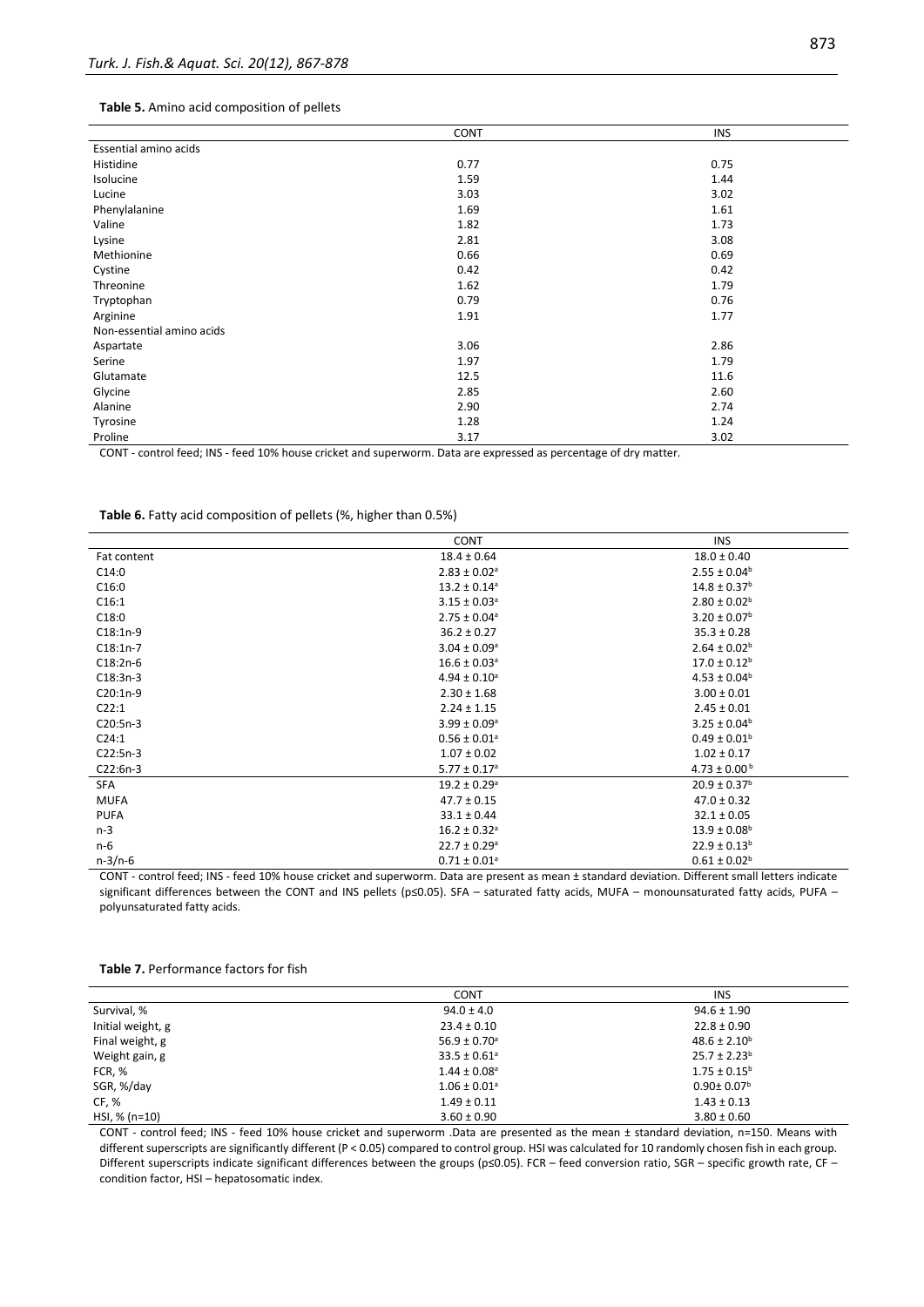|             | <b>START</b>    | <b>CONT</b> final            | <b>INS</b> final             |
|-------------|-----------------|------------------------------|------------------------------|
| Fat content | $1.53 \pm 1.30$ | $1.08 \pm 0.32$              | $1.21 \pm 0.25$              |
| C14:0       | $0.78 \pm 0.10$ | $1.23 \pm 0.40$              | $1.14 \pm 0.27$              |
| C16:0       | $22.1 \pm 1.02$ | $22.6 \pm 1.26$              | $23.1 \pm 0.79$              |
| C16:1trans  | $1.15 \pm 0.23$ | $1.16 \pm 0.16$              | $1.28 \pm 0.17$              |
| C16:1       | $2.30 \pm 0.49$ | $3.04 \pm 1.45$              | $3.00 \pm 1.19$              |
| C18:0       | $3.68 \pm 0.32$ | $3.82 \pm 0.66$              | $4.10 \pm 0.47$              |
| $C18:1n-9$  | $15.1 \pm 1.88$ | $18.4 \pm 4.64$              | $18.3 \pm 3.08$              |
| $C18:1n-7$  | $2.23 \pm 0.14$ | $2.28 \pm 0.22$              | $2.18 \pm 0.10$              |
| $C18:1n-5$  | $0.63 \pm 0.03$ | $0.47 \pm 0.12$              | $0.45 \pm 0.08$              |
| $C18:2n-6$  | $9.34 \pm 1.15$ | $9.45 \pm 0.85$ <sup>a</sup> | $10.9 \pm 0.70^{\rm b}$      |
| $C18:3n-3$  | $1.24 \pm 0.14$ | $1.82 \pm 0.28$              | $1.78 \pm 0.21$              |
| $C20:1n-9$  | $1.25 \pm 0.16$ | $1.52 \pm 0.18$ <sup>a</sup> | $1.30 \pm 0.24$ <sup>b</sup> |
| C20:4n-6    | $0.99 \pm 0.14$ | $0.81 \pm 0.18$              | $0.71 \pm 0.10$              |
| $C20:5n-3$  | $3.46 \pm 0.74$ | $4.66 \pm 0.6$               | $4.13 \pm 0.64$              |
| $C22:5n-3$  | $1.37 \pm 0.25$ | $1.73 \pm 0.37$              | $1.57 \pm 0.21$              |
| $C22:6n-3$  | $34.3 \pm 3.00$ | $25.3 \pm 5.17$              | $24.6 \pm 4.20$              |
| <b>SFA</b>  | $26.8 \pm 1.53$ | $27.9 \pm 1.47$              | $28.6 \pm 0.96$              |
| <b>MUFA</b> | $23.2 \pm 3.00$ | $27.93 \pm 6.34$             | $27.5 \pm 4.55$              |
| <b>PUFA</b> | $50.8 \pm 5.46$ | $44.21 \pm 5.15$             | $43.9 \pm 4.03$              |
| $n-3$       | $40.5 \pm 4.17$ | $33.9 \pm 5.76$              | $32.4 \pm 4.56$              |
| n-6         | $10.3 \pm 1.29$ | $10.3 \pm 0.75$ <sup>a</sup> | $11.6 \pm 0.68$ <sup>b</sup> |
| $n-3/n-6$   | $3.91 \pm 0.31$ | $3.29 \pm 0.05$              | $2.79 \pm 0.08$              |

**Table 8.** Total identified fatty acids (%) in skinless fillet of perch (higher than 0.5%)

The beginning (START) and at the end of the experiment fed with control (CONT) or experimental diet containing 10% house cricket and superworm (INS). Data are present as mean ± standard deviation, n=10. Different superscripts indicate significant differences between the groups (p≤0.05). SFA – saturated fatty acids, MUFA – monounsaturated fatty acids, PUFA – polyunsaturated fatty acids.

**Figure 1.** 7-ethoxyresorufin-O-deethylation (EROD, A) and benzyloxy-4-trifluoromethylcoumarin-O-debenzyloxylation (BFCOD, B) activity in hepatic microsomes from perch after 12 weeks of feeding trial. Enzyme activity is shown as pmol per min per mg of microsomal protein (mean ± standard error, n=10 in each group).



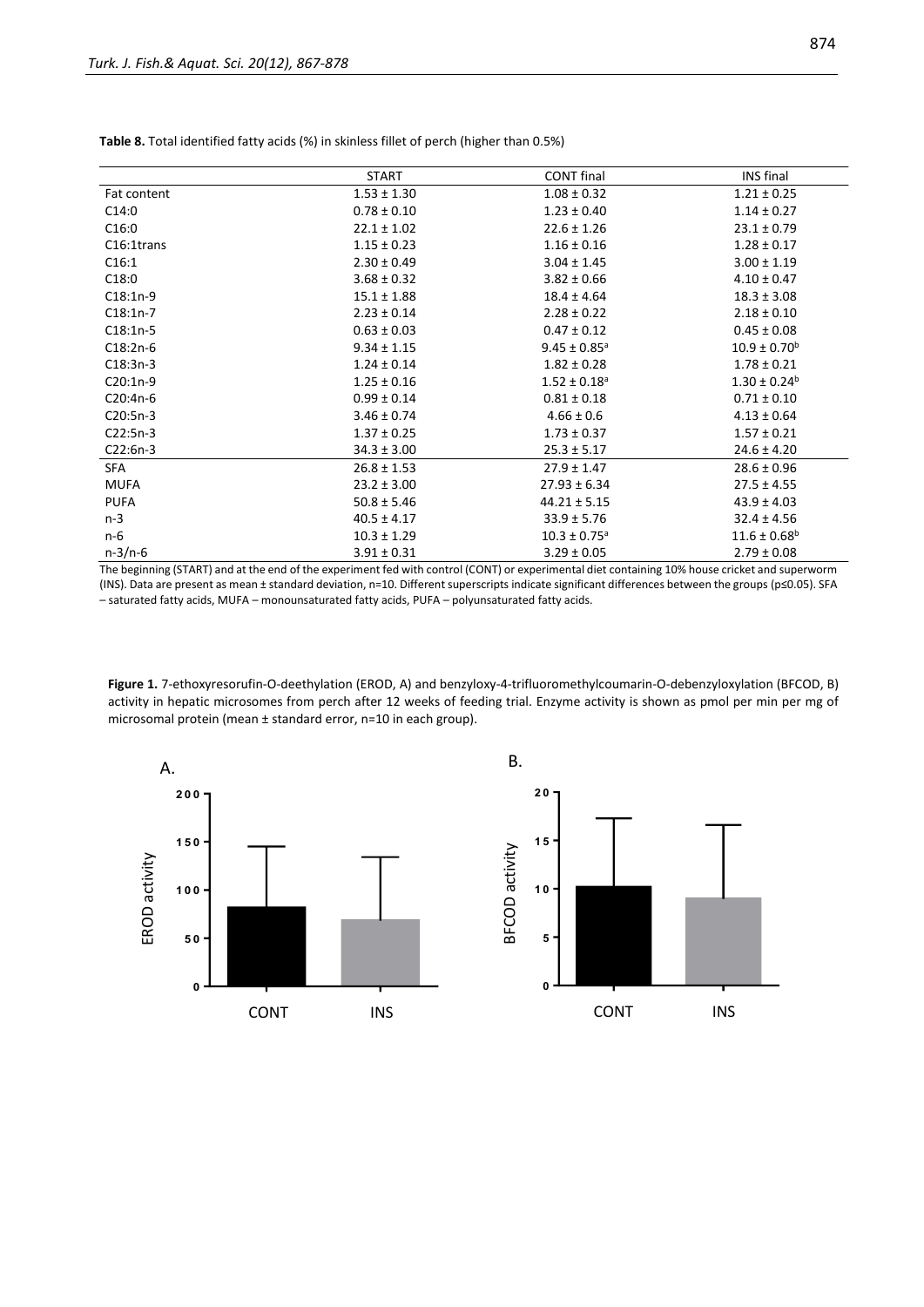

**Figure 2.** RDA ordination biplot (1<sup>st</sup> and 2<sup>nd</sup> ordination axes) showing the relationships between the studied groups of fish. Red triangles - treated as categorical environmental variable. Gray arrows - quantitative environmental variables (FCR - feed conversion ratio, SGR -specific growth rate, CF - condition factor, SR - survival rate, HSI - hepatosomatic index, EROD – level of CYP1A activity, BFCOD – level of CYP3A activity) and blue arrows - response variables (blue darts - occurrence of fatty acids and amino acids). The angles among individual arrows show their mutual inter correlations, while lengths of the arrows show their relative strengths in the ordination. See Table 6 and 7 and Figure 1 for related statistical values.

minerals was slightly higher in the insect containing pellets which could be caused by the chitinous exoskeleton of insects (Taufek *et al.*, 2016).

In our study it the ratio of n-3 to n-6 FAs significantly higher in CONT pellets (0.71) than in INS pellets (0.61). The reason is most probably only a trace level of n-3 unsaturated fatty acids longer than 18 carbons in both used insect species in comparison with a FM known to be rich in n-3 PUFAs.

The fish feed pellets with the replacement of 25% FM by insects were assumed as an appropriate replacement for control feed pellets and the differences in the mentioned quality attributes could be considered as negligible.

## **Fish Growth Parameters, Survival, Fatty Acid Composition and CYPs Activity**

T-test of fish well being parameters revealed significant differences between the CONT and INS fish group. The average weight gain, final weight and SGR of the fish fed by INS pellets were lower, while FCR was higher (Table 7.). Generally, the lower growth parameters in the experimental group indicate lower nutritional value and digestibility of the feed. Since there were no differences between nutritional proximate composition, FA and AA profiles between CONT and INS pellets, the lower nutritional value of INS pellets could be excluded. Blanchard *et al.* (2008) showed that different n-3/n-6 ratio has no significant effect on FCR and SCR. The lower growth parameters can be affected by sensory factors of INS pellets, which caused lower feed consumption by perch (P=0.06). We hypthetized that the lower palatability of INS feed could be caused by unpalatable flavour, bitterness, sourness or odour. Slower fish growth as a result of low feed consumption could be also caused presence of oxidised fat (Finke, 2002) or by chitin (Taufek *et al.*, 2016). Also, the process of feed preparation is very important since meal processing steps such freezing or drying affect the quality and palatability of the insects present in the feed. An example is the Maillard reaction, which can occurred during the drying process [\(Nogales-Merida](#page-11-3) *et al.*[, 2018\)](#page-11-3). Similar results of a lower fish performance with partial substitution of 10% FM by dried larvae of the soldier fly (*Hermetia illucens* L) were found in channel catfish (*Ictalurus punctatus*) when reared during a 15-week period in cages. However, catfish reared in culture tanks on the same diet, showed a not significant decrease in growth, indicating that besides insect based feed, the rearing system also had some influence on fish performance (Bondari & Sheppard, 1981[\).](#page-10-2) In contrast to our results, channel catfish which was fed partially or fully with soldier fly larvae showed the same performance in total weight and length compared to the control group (Bondari & Sheppard, 1981). This indicates that insect species and replacement proportion have different effects on fish performance indexes. Also, the proportion of replacement needs a thorough evaluation. For instance, replacement of crude energy in rainbow trout (*Oncorhynchus mykkis*) diet by 25% and 100% of *Z. morio* or *A. domesticus* or their combination tend to correlate with increasing FCR and decreasing n-3/n-6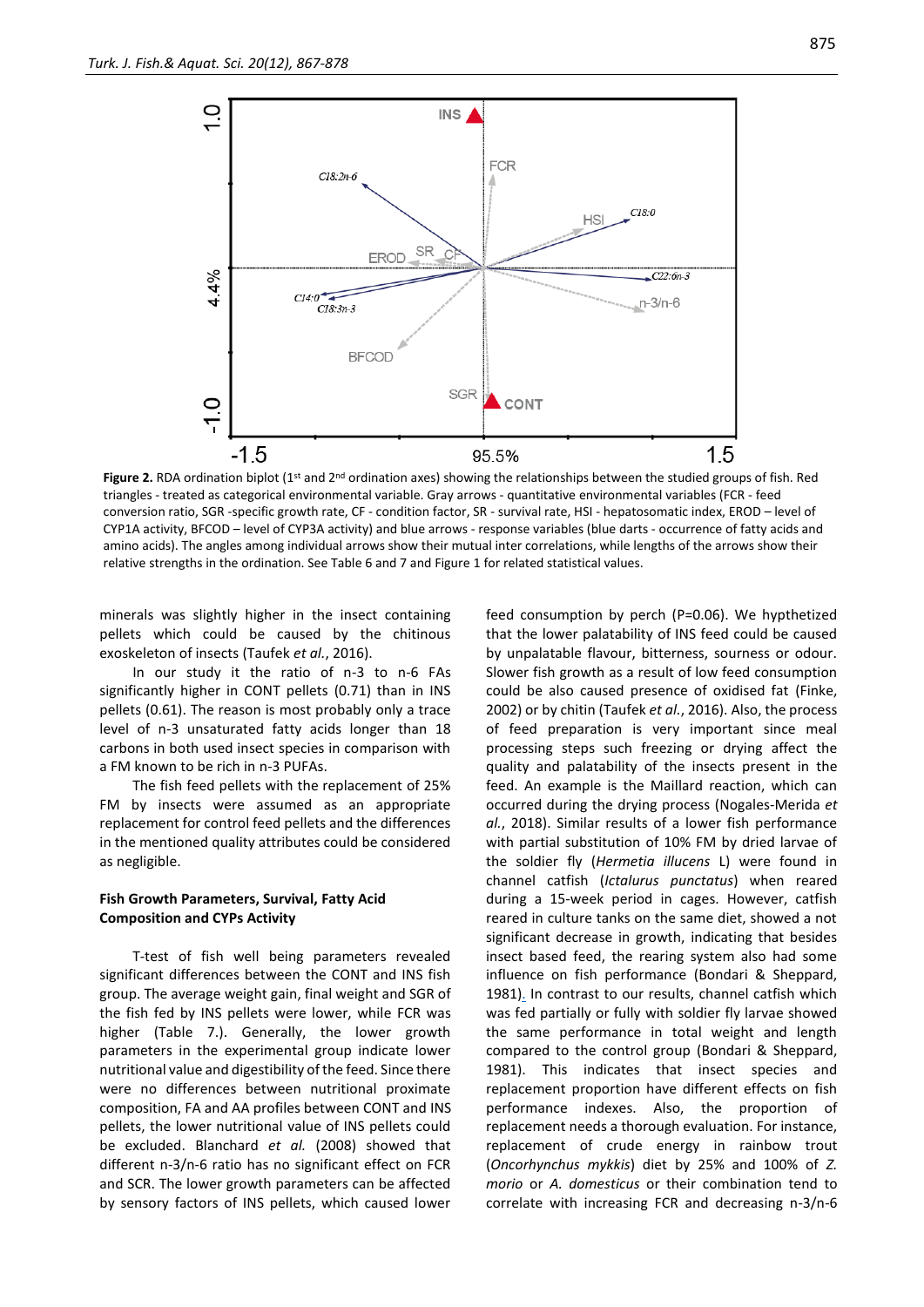ratio (Turek *et al.*[, 2020\)](#page-11-5). Other example could be inclusion of different proportion of superworm (0, 25, 50, 75, and 100%) in fish feed for juvenile Nile tilapia (*Oreochromis niloticus*) showed higher weight gain and SGR for fish fed with diets of 25 and 50% superworm meal compared to fish fed with a higher degree of replacement. In the group supplemented with 100% superworm in fish feed, a decreased fish growth performance compared to the groups fed with lower ratios was observed (Jabir *et al.*, 2012). These results indicate that there is an upper level for the inclusion of insects as a protein source in fish feeds. In our study, insect inclusion resulted in slight decreasing of fish growth rate, which shows that either the chosen insect mixture was not the most suitable or that the proportion was already too high. However, SGR values in previous work dealing with other perch species, *P. fluviatilis,*  feeding experiments (Blanchard *et al.*, 2008; Xu *et al.*, 2001) were recorded from 0.43 to 1.19. The comparison with our results revealed that the differences in SGR between CONT and INS groups are significant but from a more general point of view only negligible.

Final FA composition of the fish fillet was only affected to a minor extent and FA profile of perch was similar as shown earlier (Blanchard *et al.*, 2008; Jankowska *et al.*, 2010) with only one exception. The C18:2 n-6 reached around 10% of total FAs in both groups (CONT and INS). The results from previous studies were lower, 4.9% and 3.75% in reared and wild *P. fluviatilis,* respectively (Jankowska *et al.*, 2010). The reason for significantly higher values of 18:2 n-6 in both, CONT and INS, fish groups could be in the source of fat in FM. The slightly higher amount of C18:2 n-6 in the INS fish, compared to the CONT fish, is might be due to higher content of this FA in crickets and superworms and subsequently in the experimental diet and mirroring the FA composition of the feeds. Similar effects have been seen earlier, for instance, fish feed containing sunflower oil, rich for C18:2 n-6, caused a similarly high level of C18:2 n-6 in the perch fillets (Blanchard *et al.*, 2008[\).](#page-9-0)  [In](#page-9-0)terestingly, C20:1 n-9 was decreased in the INS fish fillets in comparison to CONT, even though the INS pellets contain a higher amount of this FA. Feeding with INS pellets also resulted in increased C20:4 n-6, C22:4 n-6, and decreased C20:5 n-3, and C22:6 n-3 (Table 8), which subsequently leads to an increased total n-6 compared to the CONT group and a decrease in the content of the long-chain n-3 FA C22:6 n-3, an important feature of fish meat from a human nutritional point of view. This phenomenon was also observed by Turek *et al.* (2020) in dietary experiments with rainbow trout. In present study, n-3/n-6 ratio was 3.3 and 2.8 for CON and INS, respectively. Since a part of the wild juvenile perch feed in nature are insects (Thorpe, 1977), our results follow published data where the n-3/ n-6 ratio can reach 4.6 in cultured and 2.2 in wild perch [\(Jankowska](#page-10-3) *et al.*, [2010\)](#page-10-3). Therefore, the results of this study indicate that even though the n-3/n-6 ratio between the CONT and INS fish groups is significantly different, this difference is within the natural borders. Hence, we can assume that the chosen proportion and mixture of insects did not negatively affecting the FAs composition of perch fillets, even if the insects lead to a slight decrease of the nutritional value of the fish for consumers.

In the current study, fish hepatic CYP1A and CYP3Alike enzymatic activity of INT group remained to be similar to levels of fish from CONT group (P>0.05) (Figure 1). This suggests that INS diet does not contain toxic compounds (Burkina *et al.*, 2018) and can be considered as safe and more sustainable alternative diet for perch. However, use of insects cultivated on by-products from agriculture in fish feed may exert a risk on fish health and finally consumer, because of unknown load of harmful chemicals.

## **Conclusion**

The presented work clearly shows the potential of insects (house cricket - *Acheta domesticus* and superworm - *Zophobas morio*) as a nutritionally appropriate replacement (25%) for FM in fish feeds, even if some growth parameters were affected in fish with such FM replacement. It should be highlighted that fish feed has to be specifically designed for each species to meet its nutritional demands. Evaluation of other combinations of insect species and different proportions in feed for perch should be investigated to find the best replacement resulting in similar or improved fish growth parameters.

## **Acknowledgements**

This research was supported by the Ministry of Education, Youth and Sports of the Czech Republic through projects "CENAKVA" LM2018099 and "CENAKAVA Center Development": CZ.1.05/2.1.00/19.0380, Reproductive and Genetic Procedures for Preserving Fish Biodiversity and Aquaculture (CZ.02.1.01/0.0/0.0/16\_025/0007370) and by the NAZV projects: QJ1510119, QK1810296. The authors declare no conflicts of interest.

## **References**

- Appelqvist, L. A. (1968). Rapid methods of lipid extraction and fatty acid methyl ester preparation for seed and leaf tissue with special remarks on preventing accumulation of lipid contaminants. Arkiv for Kemi, 28(6), 551-+. <Go to ISI>://WOS:A1968B321100003
- Barker, D., Fitzpatrick, M. P., & Dierenfeld, E. S. (1998). Nutrient composition of selected whole invertebrates. Zoo Biology, 17(2), 123-134. https://doi.org/10.1002/(sici)1098-2361
- <span id="page-9-0"></span>Blanchard, G., Makombu, J. G., & Kestemont, P. (2008). Influence of different dietary 18:3n-3/18:2n-6 ratio on growth performance, fatty acid composition and hepatic ultrastructure in Eurasian perch, *Perca fluviatilis*. Aquaculture, 284(1-4), 144-150. https://doi.org/10.1016/j.aquaculture.2008.07.011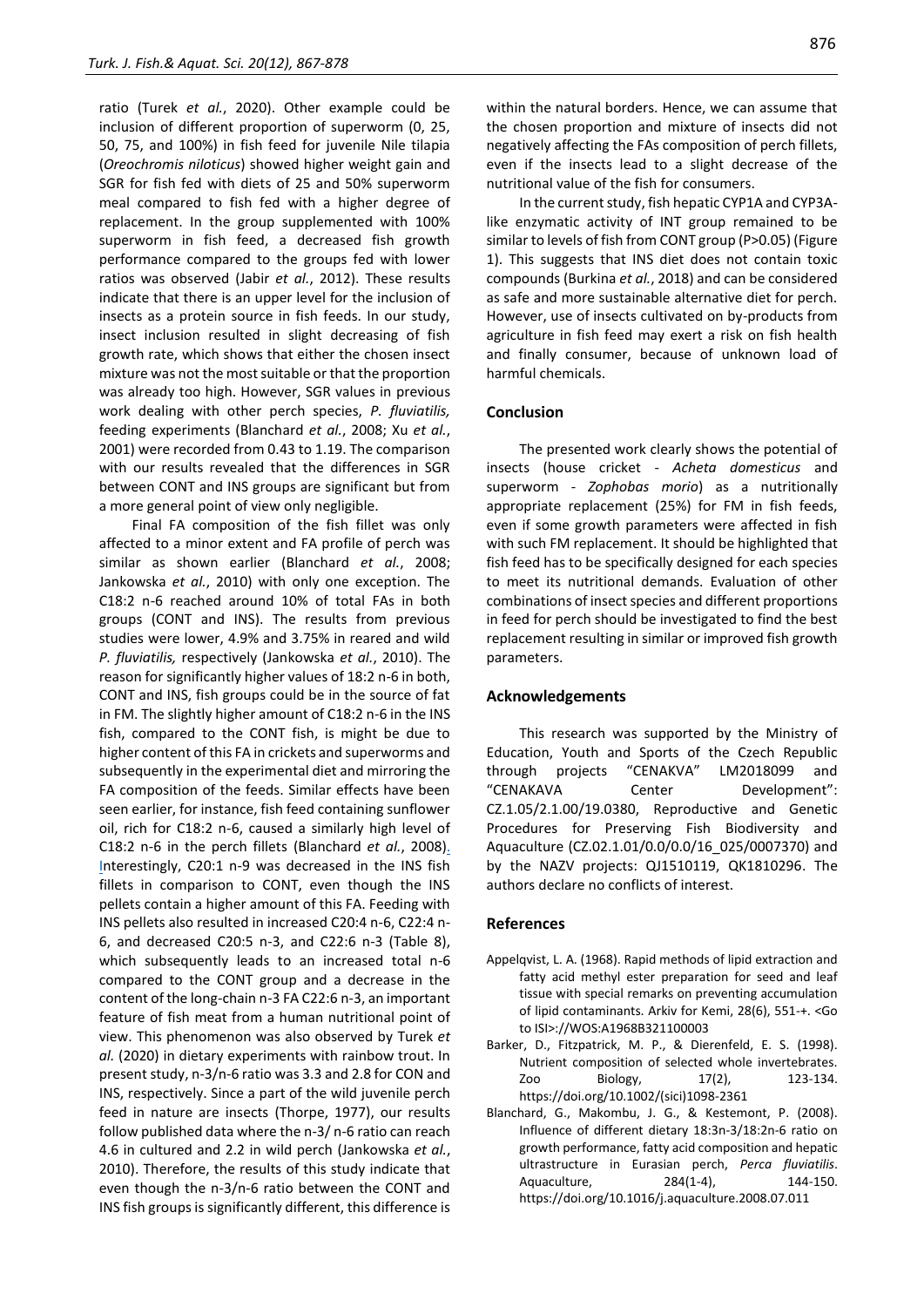- <span id="page-10-2"></span>Bondari, K., & Sheppard, D. C. (1981). Soldier fly larvae as feed in commercial fish production. Aquaculture, 24(1-2), 103-109. https://doi.org/10.1016/0044-8486(81)90047- 8
- Brett, J. (1979). Environmental factors and growth. In W. Hoar, D. Randall, & J. Brett (Eds.), *Bioenergetics and Growth. Fish Physiology.* (pp. 599-675). Academic Press.
- <span id="page-10-0"></span>Brown, P. B., Dabrowski, K., & Garling, D. L. (1996). Nutrition and feeding of yellow perch (*Perca flavescens*). Journal Applied Ichthyology, 12(3-4), 171-174. https://doi.org/10.1111/j.1439-0426.1996.tb00084.x
- Bureau, D. P., Harris, A. M., & Cho, C. Y. (1999). Apparent digestibility of rendered animal protein ingredients for rainbow trout (*Oncorhynchus mykiss*). Aquaculture, 180(3-4), 345-358. https://doi.org/10.1016/s0044- 8486(99)00210-0
- Burkina, V., Sakalli, S., Pilipenko, N., Zlabek, V., & Zamaratskaia, G. (2018). Effect of human pharmaceuticals common to aquatic environments on hepatic CYP1A and CYP3A-like activities in rainbow trout (Oncorhynchus mykiss): An in vitro study. Chemosphere, 205, 380-386. https://doi.org/10.1016/j.chemosphere.2018.04.080
- Burkina, V., Zlabek, V., Halsne, R., Ropstad, E., & Zamaratskaia, G. (2016). In vitro effects of the citrus flavonoids diosmin, naringenin and naringin on the hepatic drugmetabolizing CYP3A enzyme in human, pig, mouse and fish. Biochemical Pharmacology, 110, 109-116. https://doi.org/10.1016/j.bcp.2016.04.011
- Collavo, A., Glew, R.H., Huang, Y.S., Chuang, L.T, Bosse, R., Paoletti, M.G. (2005). House cricket small-scale farming. In M. G. Paoletti (Ed.), Ecological Implications of Minilivestock: Potential of Insects, Rodents, Frogs and Snails. (pp. 519–544). Science Publishers.
- FAO. (2018). The State of World Fisheries and Aquaculture 2018 - Meeting the sustainable development goals. Rome.
- Fawole, F. J., Sahu, N. P., Jain, K. K., Gupta, S., Shamna, N., Phulia, V., & Prabu, D. L. (2016). Nutritional evaluation of protein isolate from rubber seed in the diet of Labeo rohita: Effects on growth performance, nutrient utilization, whole body composition and metabolic enzymes activity. Animal Feed Science and Technology, 219, 189-199.

https://doi.org/10.1016/j.anifeedsci.2016.06.014

- <span id="page-10-1"></span>Finke, M. D. (2002). Complete nutrient composition of commercially raised invertebrates used as food for insectivores. Zoo Biology, 21(3), 269-285. https://doi.org/10.1002/zoo.10031
- Finke, M. D. (2015). Complete nutrient content of four species of commercially available feeder insects fed enhanced diets during growth. Zoo Biology, 34(6), 554-564. https://doi.org/10.1002/zoo.21246
- Gatlin, D. M., Barrows, F. T., Brown, P., Dabrowski, K., Gaylord, T. G., Hardy, R. W., Herman, E., Hu, G. S., Krogdahl, A., Nelson, R., Overturf, K., Rust, M., Sealey, W., Skonberg, D., Souza, E. J., Stone, D., Wilson, R., & Wurtele, E. (2007). Expanding the utilization of sustainable plant products in aquafeeds: a review. Aquaculture Research, 38(6), 551-579. https://doi.org/10.1111/j.1365- 2109.2007.01704.x
- Hara, A., & Radin, N. S. (1978). Lipid extraction of tissues with a low toxicity solvent. Analytical Biochemistry, 90(1), 420-426. https://doi.org/10.1016/0003-2697(78)90046- 5

Henry, M., Gasco, L., Piccolo, G., & Fountoulaki, E. (2015). Review on the use of insects in the diet of farmed fish: Past and future. Animal Feed Science and Technology, 203, 1-22. https://doi.org/10.1016/j.anifeedsci.2015.03.001

Howe, E. R., Simenstad, C.A., Toft, J.D., Cordell, J.R., Bollens, S.M.,. (2014). Macroinvertebrate prey availability and fish diet selectivity in relation to environmental variables in natural and restoring north San Francisco bay tidal marsh channels. San Francisco Estuary and Watershed Science, 12, 1-46.

- Jabir, M. D. A., Razak, S. A., & Vikineswary, S. (2012). Chemical composition and nutrient digestibility of super worm meal in red tilapia juvenile. Pakistan Veterinary Journal, 32(4), 489-493. <Go to ISI>://WOS:000310060000003
- <span id="page-10-3"></span>Jankowska, B., Zakes, Z., Zmijewski, T., & Szczepkowski, M. (2010). Fatty acid profile of muscles, liver and mesenteric fat in wild and reared perch (*Perca fluviatilis* L.). Food Chemistry, 118(3), 764-768. https://doi.org/10.1016/j.foodchem.2009.05.055
- Johri, R., Singh, R., Johri, P.K. (2010). Effect of different formulated plant and animal diet on hematology of *Clarias batrachus* Linn. Under laboratory conditions. Biochemical and Cellular Archives, 10, 283-291.
- Kennedy, S. W., & Jones, S. P. (1994). Simultaneous measurement of cytochrome p4501a catalytic activity and total protein-concentration with a fluorescence plate reader. Analytical Biochemistry, 222(1), 217-223. https://doi.org/10.1006/abio.1994.1476
- Leung, D., Yang, D. P., Li, Z. X., Zhao, Z. M., Chen, J. P., & Zhu, L. P. (2012). Biodiesel from *Zophobas morio* Larva Oil: Process Optimization and FAME Characterization. Industrial & Engineering Chemistry Research, 51(2), 1036-1040. https://doi.org/10.1021/ie201403r
- Li, Z. H., Zlabek, V., Velisek, J., Grabic, R., Machova, J., Kolarova, J., Li, P., & Randak, T. (2011). Acute toxicity of carbamazepine to juvenile rainbow trout (*Oncorhynchus mykiss*): Effects on antioxidant responses, hematological parameters and hepatic EROD. Ecotoxicology and Environmental Safety, 74(3), 319-327. https://doi.org/10.1016/j.ecoenv.2010.09.008
- Lund, E. K. (2013). Health benefits of seafood; Is it just the fatty acids? Food Chemistry, 140(3), 413-420. https://doi.org/10.1016/j.foodchem.2013.01.034
- Manzano-Agugliaro, F., Sanchez-Muros, M. J., Barroso, F. G., Martinez-Sanchez, A., Rojo, S., & Perez-Banon, C. (2012). Insects for biodiesel production. Renewable & Sustainable Energy Reviews, 16(6), 3744-3753. https://doi.org/10.1016/j.rser.2012.03.017
- Medale, F., Le Boucher, R., Dupont-Nivet, M., Quillet, E., Aubin, J., & Panserat, S. (2013). Plant based diets for farmed fish. Inra Productions Animales, 26(4), 303-315. <Go to ISI>://WOS:000338001600001
- Mraz, J., Schlechtriem, C., Olohan, L. A., Fang, Y. X., Cossins, A. R., Zlabek, V., Samuelsen, T., & Pickova, J. (2010). Sesamin as a potential modulator of fatty acid composition in common carp (Cyprinus carpio). Aquaculture Research, 41(11), e851-e861. https://doi.org/10.1111/j.1365-2109.2010.02609.x
- Ng, W. K., Liew, F. L., Ang, L. P., & Wong, K. W. (2001). Potential of mealworm (*Tenebrio molitor*) as an alternative protein source in practical diets for African catfish, *Clarias gariepinus*. Aquaculture Research, 32, 273-280. https://doi.org/10.1046/j.1355-557x.2001.00024.x